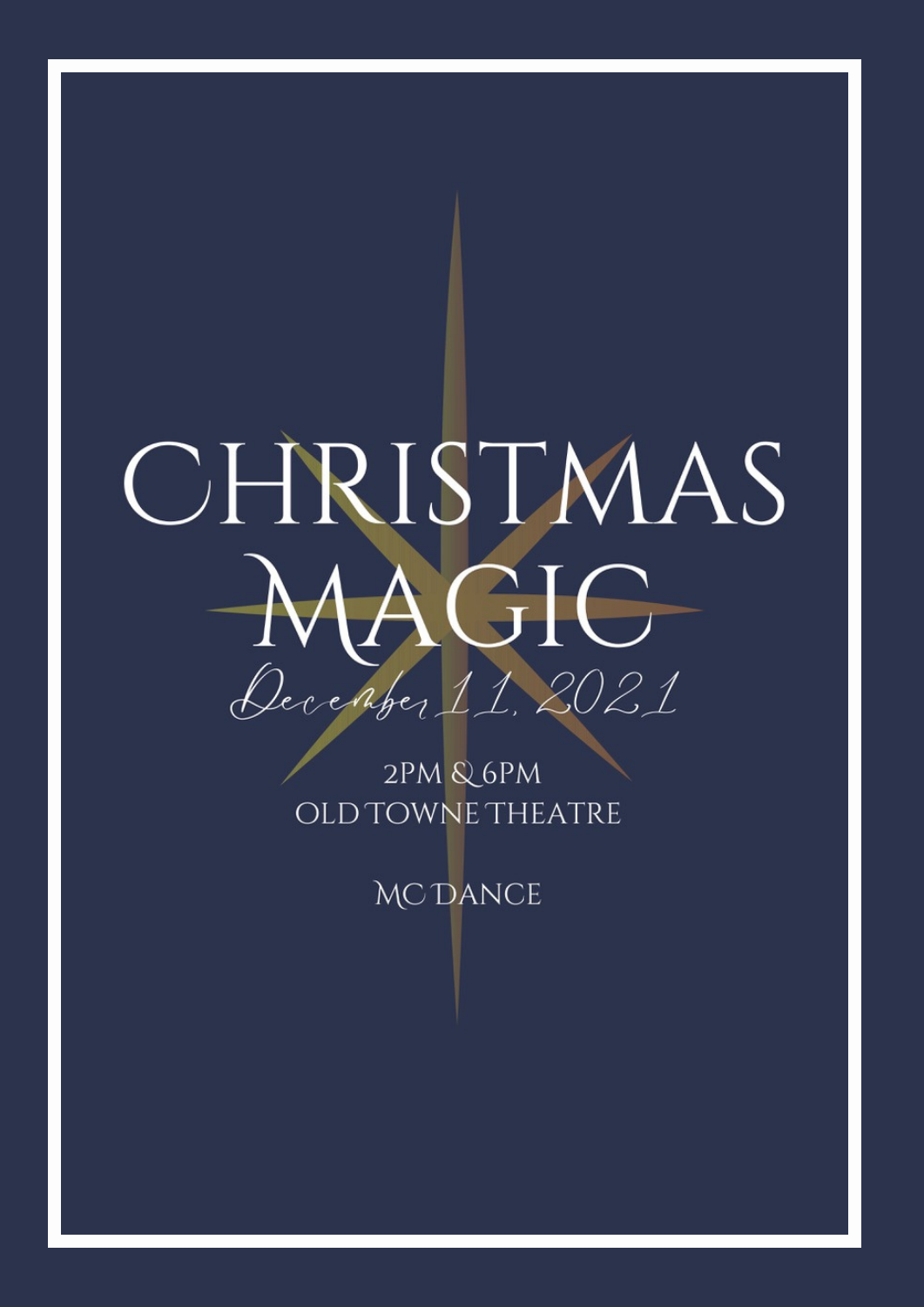Christmas Magic

#### **When Christmas Comes to Town**

Lola Collum, Milan Baggett, Jayde Dickey, Lyla Drake, Brylee George, Anna Gray, Ava Hagler, Aeris Holloway, Adalyn Hundley, Karissa Kent, Audrey Koranek, Angelena Mars, Evie McCaffety, Jordan Mudge, Reese Pate, Sarah Prouty, Kennedy Waters

*What Reminds You of Christmas, by Ernestine Northover - Allie Hernandez*

#### **Show Me the Magic**

Macy Collum, Hanna Mathiews, Haylee Mathiews, Jalynn Merrell, Abigail Neyland, Lainey Pervis, Avery Roberts

*Peppermint Stick - Faith Tackett*

#### **Christmas Toys**

Lillian Calhoun, Julia Cao, Camille Castillo, Charlotte Chaney, Brooklyn Ellis, Emma Gerhardt-Campbell, Jillian Koranek, Ava Ingalla, Maddy Marti, Jessa Merrell, Lelani Moreno, Taylor Mudge, Braylen O'Brien, Nora Payne, Maddison Rasberry, Isabelle Santibanz, Lucy Smithson, Maizee Vodehnal, Olivia Wood

*Christmas, By M. E. Mire -* Sarah Prouty

#### **Christmas Time**

Macy Collum, Issa Ernst, Sierra Gregory, Haylee Mathiews, Ellazae Morris, Abigail Neyland, Peyton Nichols, Ava Nino, Addie Norris, Jayna Norris, Rikki Rudometkin, Ashley Westbay

*Christmas Greeting-* Nora Payne *Christmas Magic -*Madison Foster

#### **Sparklejollytwinkejingley**

Madison Foster, Ryleigh Grimsley, Allie Hernandez, Angelena Mars, Ellazae Morris, Celia Moreno, Benny Rodriquez

*Visit From St. Nicholas, by Clement Clarke Moore -* Olvia Wood

#### **Little Santas**

Kerrigan Bender, Miriam Brookins, Charlotte Dixon, Ellie Fritsch, Evelyn Gandy, Sophia Gospodnetic, Annabell Hernandez, Kenzie Hill, Madeline Koranek, Victoria Moreno, Vivian Nunez, Everly Shotwell, Madilyn Smith, Addison Tatum, Aubrey Whatley, Scarlett White

The Perfect Cup of Cocoa, Audrey Koranek

#### **Hot Chocolate Anyone?**

Ella Milan Baggett, Liliann Calhoun, Charlotte Chaney, Lola Collum, Paislee Dockery, Madison Foster, Brylee George, Anna Gray, Ryleigh Grimsley, Aeris Holloway, Lynnady Huery, Adalyn Hundley, Karissa Kent, Angelena Mars, Jordan Mudge, Nora Payne, Maddison Rasbeary

Christmas Bells, Haylee Mathiews and Hannah Mathiews

### **Carol of the Bells**

Lilly Looney and Hannah Mathiews

Once Upon a Christmas Time, By Dona M. Maroney - Adalyn Hundley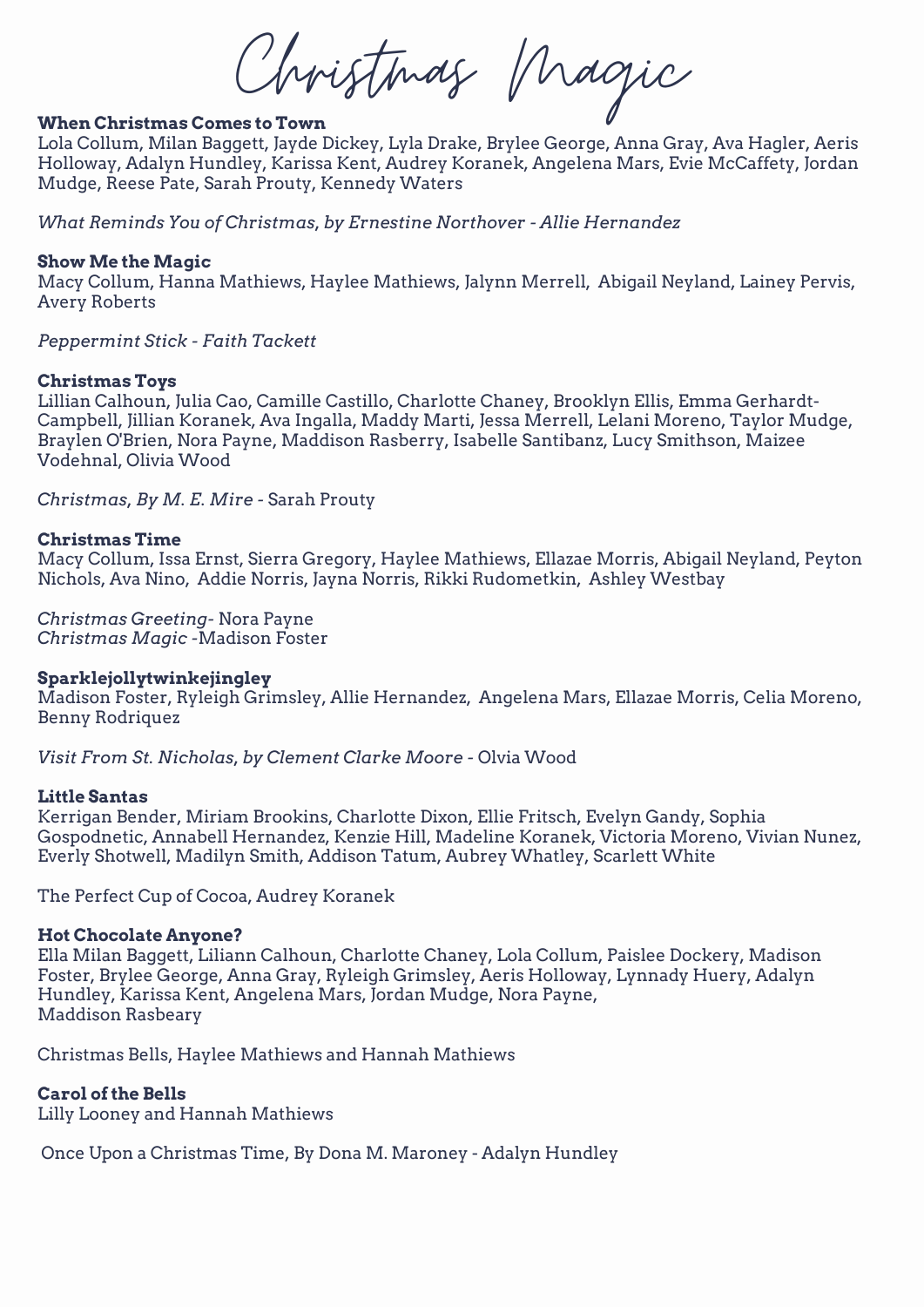## **Angels**

Kerrigan Bender, Miriam Brookins, Adeline Cleveland, Charlotte Dixon, Ellie Fritsch, Evelyn Gandy, Sophia Gospodnetic, Annabelle Hernandez, Kenzie Hill, Madeleine Koranek, Victoria Moreno, Vivian Nunez, Everly Shotwell, Madilyn Smith, Addison Tatum, Aubrey Whatley, Scarlett White

*Chubby Little Snowman,* Karissa Kent *Once There Was a Snowman,* Maizee Vodehnal

#### **Snowman**

Julia Cao, Camille Castillo, Brooklyn Ellis, Lynnady Huery, Tessa Jenke, Jillian Koranek, Evvie McCaffety, Jessa Merrell, Lelani Moreno, Taylor Mudge, Reese Pate, Isabelle Santibanz

*Christmas Star,* Ryleigh Grimsley

#### **Star of Wonder**

Macy Collum, Issa Ernst, Ava Nino, Lainey Pervis, Avery Roberts, Rikki Rudometkin

*Wonder, By Nancy Buckley* - Macy Collum

#### **Mary Did You Know?**

Brylee George, Anna Gray, Ryleigh Grimsley, Adalyn Hundley, Angelena Mars, Jordan Mudge, Nora Payne, Ashley Westbay

*A Christmas Wish, By WIlliams Michelin -* Ava Nino and Rikki Rudometkin

#### **Sleigh Ride**

Macy Collum, Jayde Dickey, Paislee Dockery, Lyla Drake, Issa Ernst, Madison Foster, Brylee George, Sierra Gregory, Ryleigh Grimsley, Allie Hernandez, Aeris Holloway, Adeline Hundley, Karissa Kent, Audrey Koranek, Angelena Mars, Hannah Mathiews, Haylee Mathiews, Jalynn Merrell, Ellazae Morris, Peyton Nichols, Ava Nino, Addie Norris, Jayna Norris, Nora Payne, Lainey Pervis, Avery Roberts, Benny Rodriquez, Rikki Rudometkin, Faith Tackett, Savannah Valles, Kennedy Waters, Ashley Westbay, Olivia Wood

#### *I'm A Little Reindeer,* Reese Pate

#### **Reindeer Magic**

Emma Gerhardt-Campbell, Ava Ingalla, Braylen O'Brien, Lucy Smithson, Faith Tackett, Maizee Vodehnal, Olivia Wood

*Year Round Joy, By Joanna Fuchs -*Lola Collum

#### **Jingle Bells**

Issa Ernst, Sierra Gregory, Lainey Pervis, Haylee Mathiews, Abigail Neyland, Peyton Nichols, Adelyn Norris, Avery Roberts

*The Christmas Story, By Leanne Guenther -* Brylee George

#### **Oh Come Emanuel**

Macy Collum, Ava Niño, Jayna Norris, Savannah Valles

#### *A Christmas Prayer, By Robert Louis Stevenson - Jaylynn Merrell Luke 2: 8 - 14 -* Ms. Maggie, Ms. Alyssa, Ms. Carolynn, Ms. Virginia, Ms. Jessica

#### **Silent Night Finale** All Dancers

Nativity Scene - Mary: Celia Moreno, Joseph: Benny Rodriquez, Shepards: Adelyn Cleveland, Reese Pate & Sarah Prouty, King: Ellazae Morris, Lyla Drake & Allie Hernandez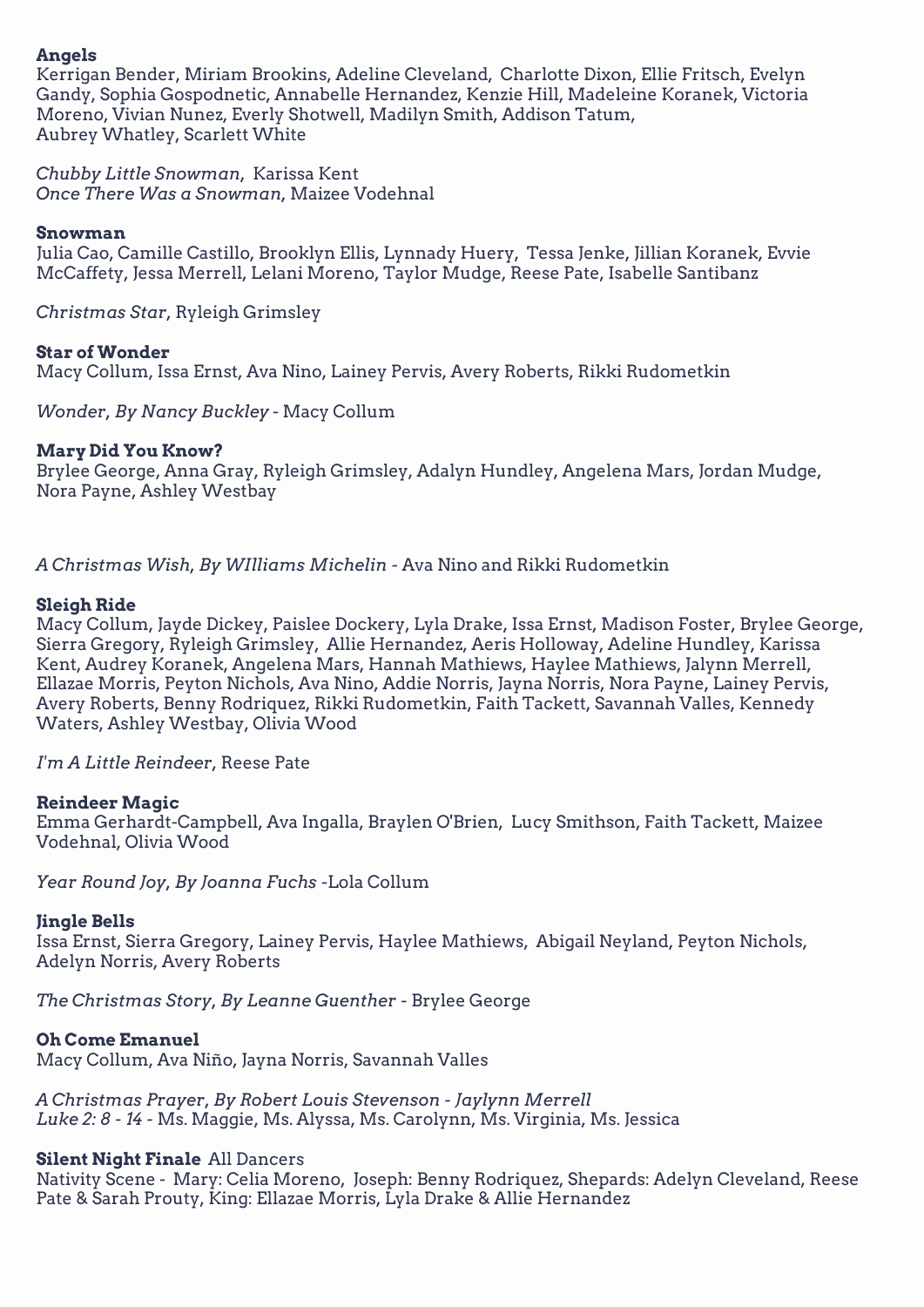We Wish You A Merry Christmas

& Happy New Year!

**Studio Owner and Director:** Maggie Collium **Assistant Director:** Alyssa Andrews **Staff**: Paula Aragon, Alyssa Babbs, Jessica Doyle, Sydney Felton, Natalie Jecmenek, Erin Keenright, Aliya Lane, Virginia Mathiews, Carolynn Rose, Kamryn Waldron, Cassidy Yeager **Photography**: Zulay Mars **Lighting and Sound**: Casey Ellis

**Stage Manager:** Melissa Babcock

# **The Old Town Theatre**

**To Our Parents:** Thank you so much for entrusting us to teach your children and help them grow. W appreciate your help in making our 1st Christmas Show a success. Without you and your sweet dancers this would not have been possible.

Join our Dance Program Today! We would love to have you part of our family. Where Dreams Come Alive!

> MC Dance 4023 Sam Houston Ave Huntsville, TX. 77340 936.436.9331 mcdanceco.com

> > #mcdancetx @mcdancetx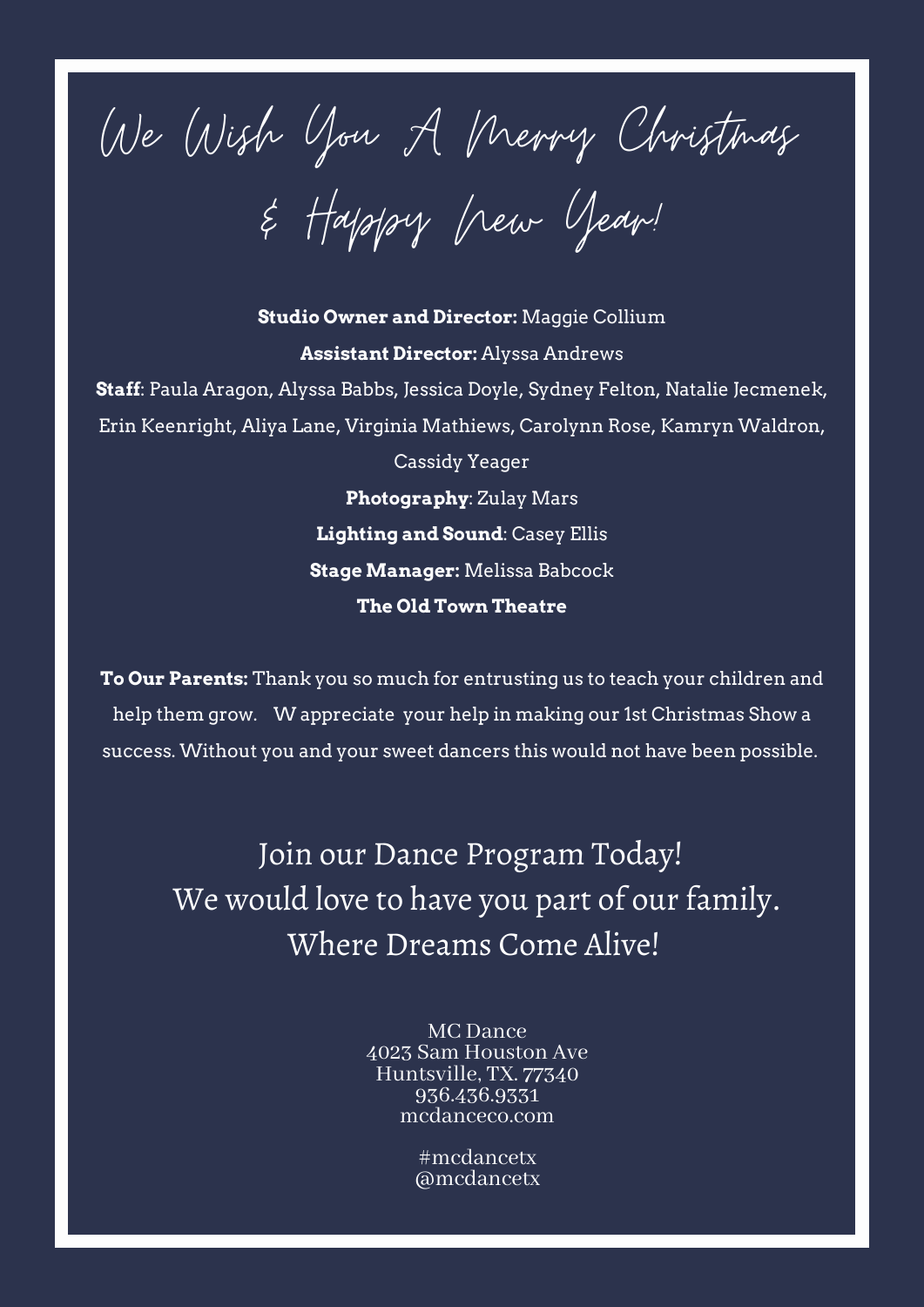Silent Night

Silent night, holy night! All is calm, all is bright. Round yon Virgin, Mother and Child. Holy infant so tender and mild, Sleep in heavenly peace, Sleep in heavenly peace

Silent night, holy night! Shepherds quake at the sight. Glories stream from heaven afar Heavenly hosts sing Alleluia, Christ the Savior is born! Christ the Savior is born

Silent night, holy night! Son of God love's pure light. Radiant beams from Thy holy face With dawn of redeeming grace, Jesus Lord, at Thy birth